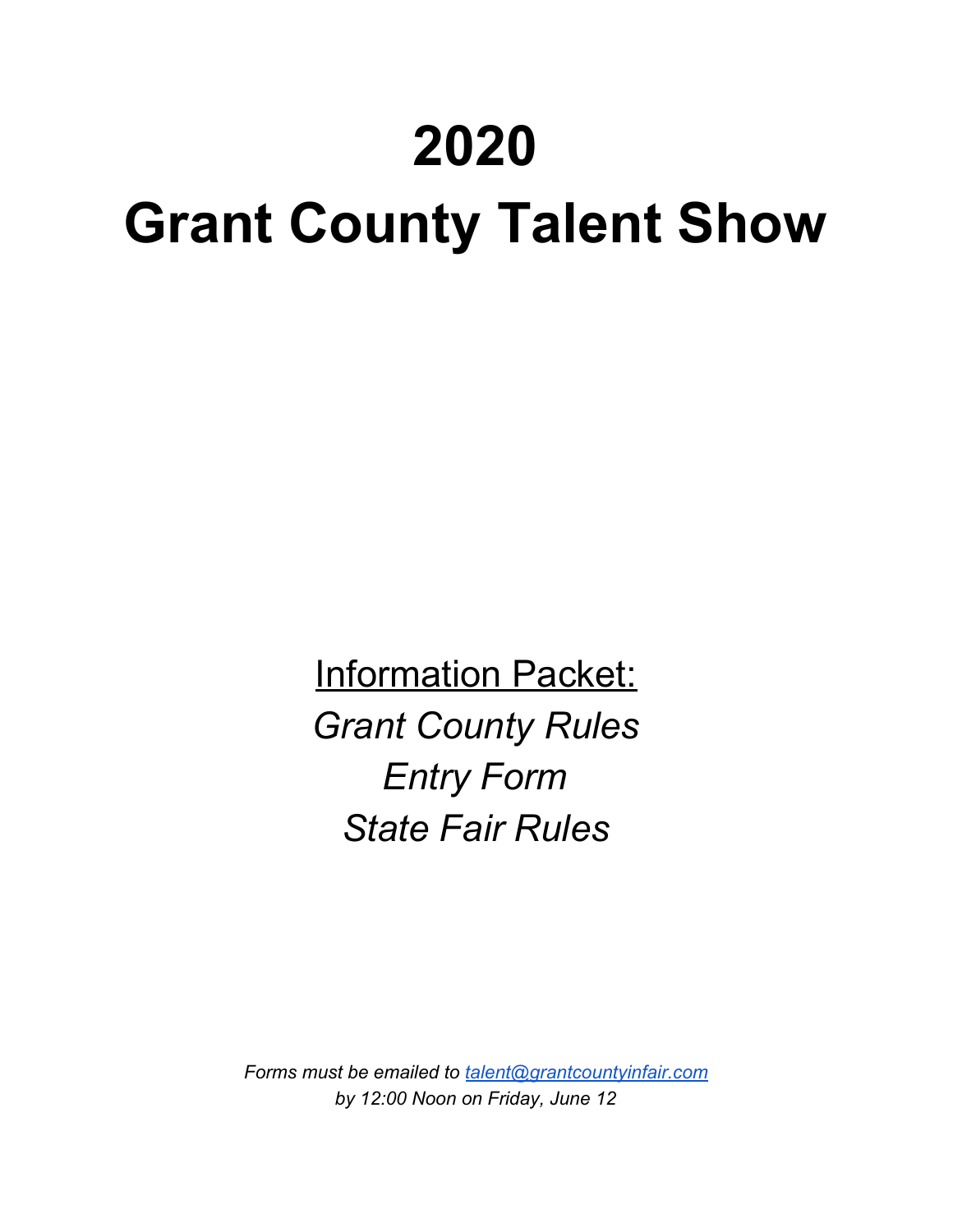## *Grant County Youth & Adult Talent Show Family Free Stage Saturday, June 20, 2020 @ 1:00pm*

Share your talent at the Grant County Fair! The Grant County Fair Association will be hosting a talent show for youth (ages 21 & under) and adults (ages 22+). The Show will be held on the Family Free Stage and will consist of a maximum of 20 juniors / 20 seniors / 20 adult acts in various categories. Entry Forms are available on our website and at the Purdue Extension - Grant County Office. These forms will be accepted on a first come, first serve basis. Only youth winners of each category will be eligible to participate in the State Fair Talent Show.

### Categories:

| <b>Vocal Solo</b>         | <b>Novelty Solo</b>          |
|---------------------------|------------------------------|
| <b>Vocal Group</b>        | <b>Novelty Group</b>         |
| <b>Instrumental Solo</b>  | Tumbling (free X only) Solo  |
| <b>Instrumental Group</b> | Tumbling (free X only) Group |
| Dance Solo                | <b>Clogging Solo</b>         |
| Dance Group               | <b>Clogging Group</b>        |

### **Talent Show Rules:**

All rules that are in the State Fair rule book are enforced at the county level (for youth participants only). Additional rules are added to make the county contest fair and enjoyable for the participants and everyone involved. Entry Forms will be available at the Grant County Extension Office until May 15th.

- 1. Contestant must be either:
	- a. A resident of Grant County
	- b. Or a 4-H member in Grant County
- 2. Completed entry forms must be emailed to [talent@grantcountyinfair.com](mailto:talent@grantcountyinfair.com) by 12:00 Noon Friday, June 12, 2020
- 3. The deadline for changing music, members, and/or categories is the same as the deadline for entering the contest.
- 4. Contest is limited to the first 10 contestants per age division. If the contest becomes full and a contestant backs out before the deadline for entering the contest, then the earliest entry from a contestant on the waiting list will be given the option of competing.
- 5. The time limit for a performance is 2:00-minute limit for solo acts; 2:30-minute limit for duets and groups of 3 or more; 5:00 minutes limit for band performances. If contestant goes over that, then there will be a ten point deduction from the total score.